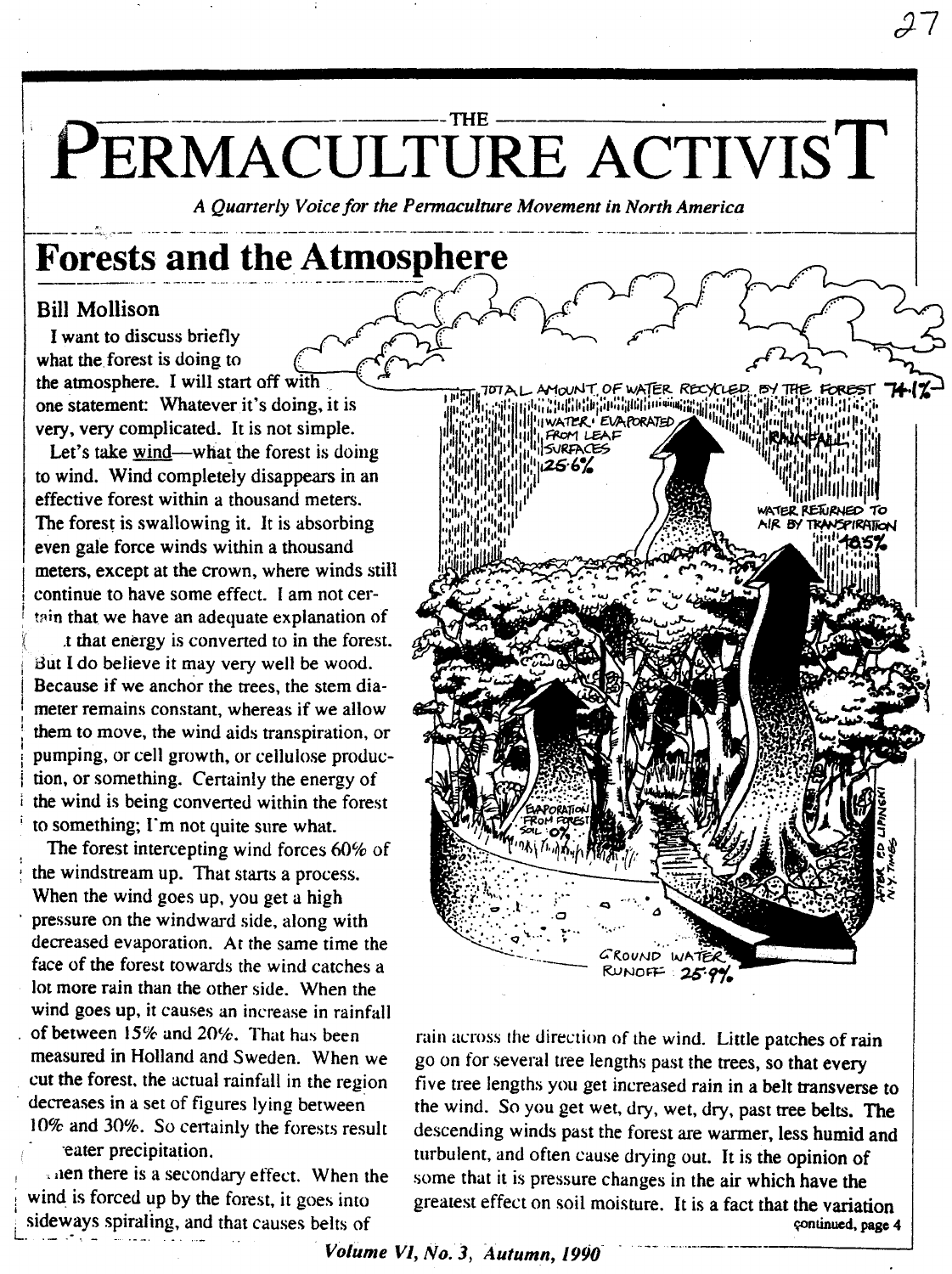## **Forests and the Atmosphere** named Marjorie Spear, has a<br>Bill Mollison, continued from ng 1 garden with trees in which it rains

sure belt, produces higher evapo-<br>ration, and occasionally a rain shower on the leeward side. But<br>we find it is a real dry place on the we find it is a real dry place on the happens is that the air is relatively leeward side of the forest. The warm and the leaves relatively leeward side of the forest. The warm and the leaves relatively<br>forest has other effects, like cold. By the time the night win reducing the wind, or warming the wind, and so on.

wind. If you go a thousand feet leaf surfaces. An individual into the forest I doubt you will has many acres of leaves. into the forest I doubt you will has many acres of leaves.<br>experience any wind at all. A tree This same effect isn't occuring experience any wind at all. A tree belt for wind shelter, if it is to be belt for wind shelter, if it is to be in other areas. Moisture doesn't<br>effective, must be about five rows precipitate on grasslands, except wide, although a single belt of as dew. Yet within the forest trees at  $40\%$  penetrability does millions of gallons come down. trees at 40% penetrability does have some effect. Passing have some effect. Passing In Tasmania, up to 60% of our through a proper tree belt, wind total precipitation is put down falls off very rapidly within 100 to this effect. And 14% of that water  $200$  meters. It drops to a negli-<br>falls as rain. 86% is caught on the 200 meters. It drops to a negli-<br>gible amount. I wouldn't ever trim to the windward side of a tree small island only a couple<br>belt. If you trim, you might create hundred miles across. But if we belt. If you trim, you might create a wind tunnel below the trees. a wind tunnel below the trees, put up screens to imitate trees, we which is a little miserable for can create high precipitation. animals. The idea of a hedge row When you are cutting trees<br>is that it comes to the ground, or down, you won't notice the rain is that it comes to the ground, or starts above the stone wall, but in starts above the stone wall, but in gauges falling more than 15%, but<br>either case leaves no gaps. you only have 14% of your mois-

The wind carries dust, and it carries humidity. The forest  $intluences$  both of these. Without the first mountain range inland any rain, but on a foggy night, as from the coast. We must rememany rain, but on a foggy night, as air moves into it, the forest will, within a hundred meters, reduce the humidity in the air by about Dust and other particles carried<br>50%. This is called positive into the forest by the wind, are 50%. This is called positive into the forest by the wind, are interception. I believe this to be a reduced within  $100$  meters to interception. I believe this to be a reduced within  $100$  meters to major factor in all coastal forests, about a quarter of their previous major factor in all coastal forests, about a quarter of their previous<br>and on ridges within fifty miles of occurrence in the air mass. This and on ridges within fifty miles of occurrence in the air mass. This the coast. When air coming off may represent tonnages of parthe coast. When air coming of may represent tonnages of par-<br>the sea is very funnid. particularly ticles, particularly if the winds the sea is very humid, particularly ticles, particularly if the winds<br>night air blowing into coastal have been travelling across soils night air blowing into coastal have been travelling across so<br>forests, all you see is a constant and over industrially polluted forests, all you see is a constant and over industrially polluted<br>dripping of moisture within the areas. The forests are entrapping forest, even if there is no cloud in the sky.

That same effect can occur in an state, that there is no shortage in the state of the state of the individual parden. A lady I know, any mineral or any element individual garden. A lady I know,

Bill Mollison, continued from pg.1 garden with trees in which it rains constantly all night, every night, at of pressure, the high and low pres-<br>times when it doesn't rain anytimes when it doesn't rain any-<br>where else in the district. Elsewhere there are no trees to inter-<br>cept this humid air. I think what formulation. By the time the night wind strikes the trees, their leaves are ind, and so on. sensibly cool, and moisture then<br>Notice how the forest stops the precipitates rapidly on the myria precipitates rapidly on the myriad<br>leaf surfaces. An individual tree

> precipitate on grasslands, except<br>as dew. Yet within the forest total precipitation is put down to<br>this effect. And 14% of that water trees. We are a coastal island, a small island only a couple can create high precipitation.<br>When you are cutting trees

either case leaves no gaps. you only have 14% of your mois-<br> **Positive Interception** ture left. I think positive interception **Positive interception** is a critical factor for all coastal mountain ranges, and for<br>the first mountain range inland ber that forests are pulling a lot of water down out of the air.

dripping of moisture within the areas. The forests are entrapping<br>forest, even if there is no cloud in a lot of material, and that leads me to suspect, and a lot of people to<br>state, that there is no shortage of

anywhere. because. in effect, it is all on the move. particularly off seacoasts. and it is being netted b the forests. Now it might be a slow process, and it might be use and fixed as fast as it is netted, b this is really happening.

Conversely, when we come to organic particles-I am talking about pollens. bacteria. and som oil droplets that are being releas by the forest-we get a reverse effect. The forests are absorbin' tonnages of inorganic materials' materials. I have read of how the early voyagers sailed towards t1 continent (N. America) in the spring. At the time there were gigantic white pine forests here Up to eighty miles out in the Atlantic, the decks of the vesse were coated with pollen, and th thought it was sulphur, and the talked of gigantic sulphurous rains. and the whole sea was yellow with pollen. They thou there were volcanic eruptions ahead of them; they advanced with trepidation towards these shores. into these yellow skie: Imagine the biomass on the  $\pi$ there!

#### **Precipitation**

We know that organic patti are far more effective precipi nuclei than inorganic particle And we suspect that they are important factors in atmosph precipitation. That points to another effect of the forestsgive off organic nuclei upon which raindrops condense. while forests are taking inor particles out of the airstrean fixing them within the fores system, they are releasing 0 particles which go on in *the* airstream and therefore are able for condensation of rai further inland. About 60% inland rain falls from fores clouds, not sea clouds.

Let us not deceive oursel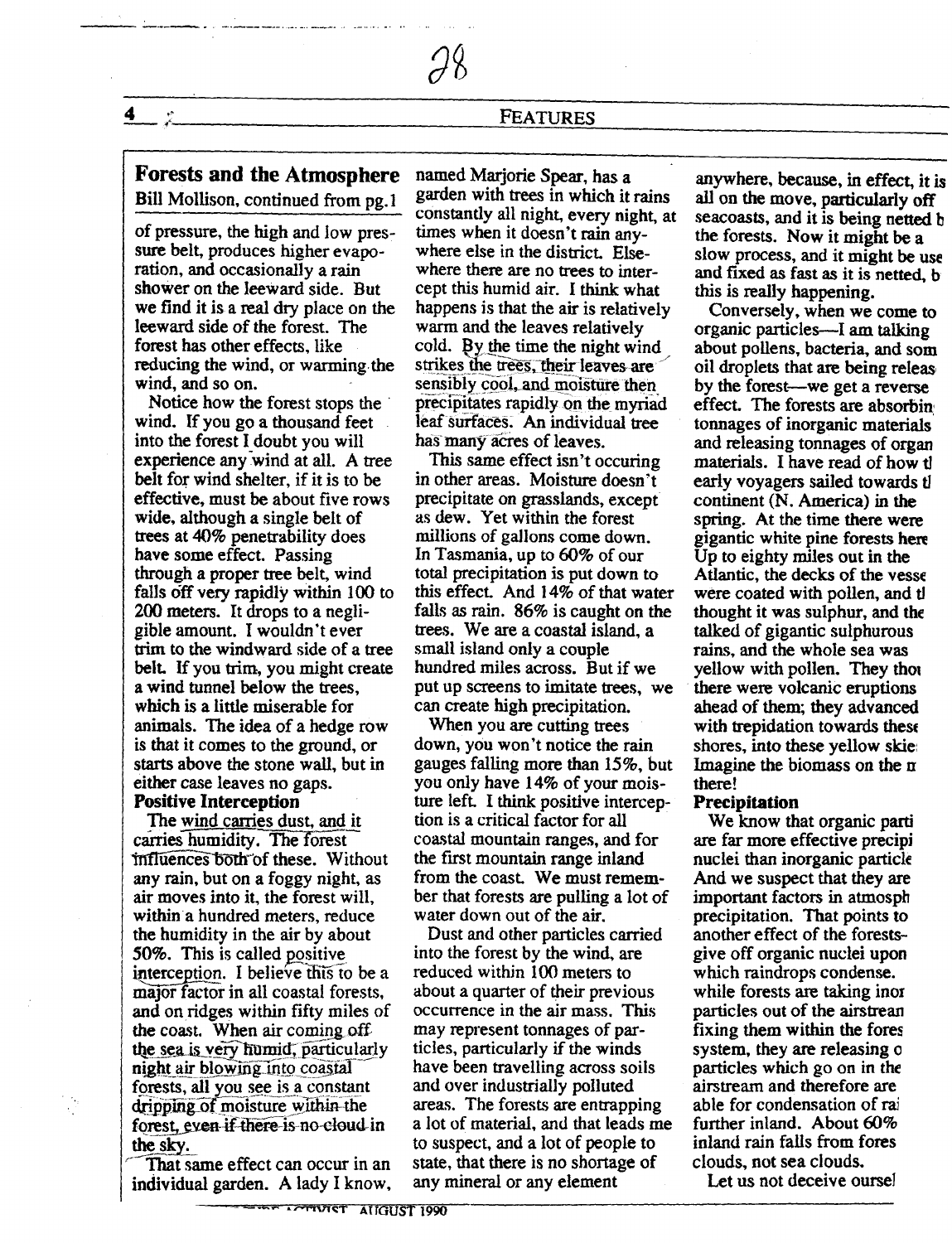clear air contains an awful lot of stuff. Just lying on your back with a good pair of binoculars will persuade you that there is a lot of matter on the move up there. And tying nets through it will persuade you more, and putting up little traps will persuade you even more. There is a lot happening up there. Forests are a big factor. **Dispersing and Absorbing** 

What else is the forest doing? We will move to rainfall. Rain falls on the sea, the land, and the forest. On the sea, it simply cycles back again. I don't know what its effects are. It probably has some effect on surface plankton production. On the land, where it falls on the forests, almost all the mechanical energy of falling rain is absorbed on the canopy. Big energy transactions of all sorts are taking place on the crown of trees. There is frictional slowing; there is impact absorption; the winds are being tangled and stopped; and rain is being evaporated. Within any sizeable forest in leaf, even a violent thunderstorm won't come through as anything but a fine mist. Tons of water and thousands of pounds of kinetic energy are just dissipated in the crown.

These transactions aren't going on very much below the crown; the amount of energy being absorbed and dissipated on the earth's surface is much less under forests. Erosion from pelting rain, which is an enormous force, just doesn't happen within forests. The crown absorbs that energy. If the rain is light, no water at all may reach the ground. It is quite possible for the top of the forest to absorb the total rainfall. That is easily seen in a light rain—under trees the roads are dry. The rain never gets to the ground, but is evaporated off the crown, causing a profound cooling effect.

If it rains modestly or heavily,



#### **TREE INTERACTS** WITH RAIN HOW. A illustration by Andrew Jeeves

the crown becomes saturated and water comes down in a whole variety of ways. Some trees funnel water down the bark channels. Ten or twenty times the actual amount of rainfall will run down just around the stem. Other trees pass it down around the

crown itself as a circular rainfall. In a mixed forest, rain is coming down every which way -some dripping outward, some running down under the branches, some funneling down the crevices of the trees.

The other thing the forest does

THE PERMACULTURE ACTIVIST, AUGUST 1990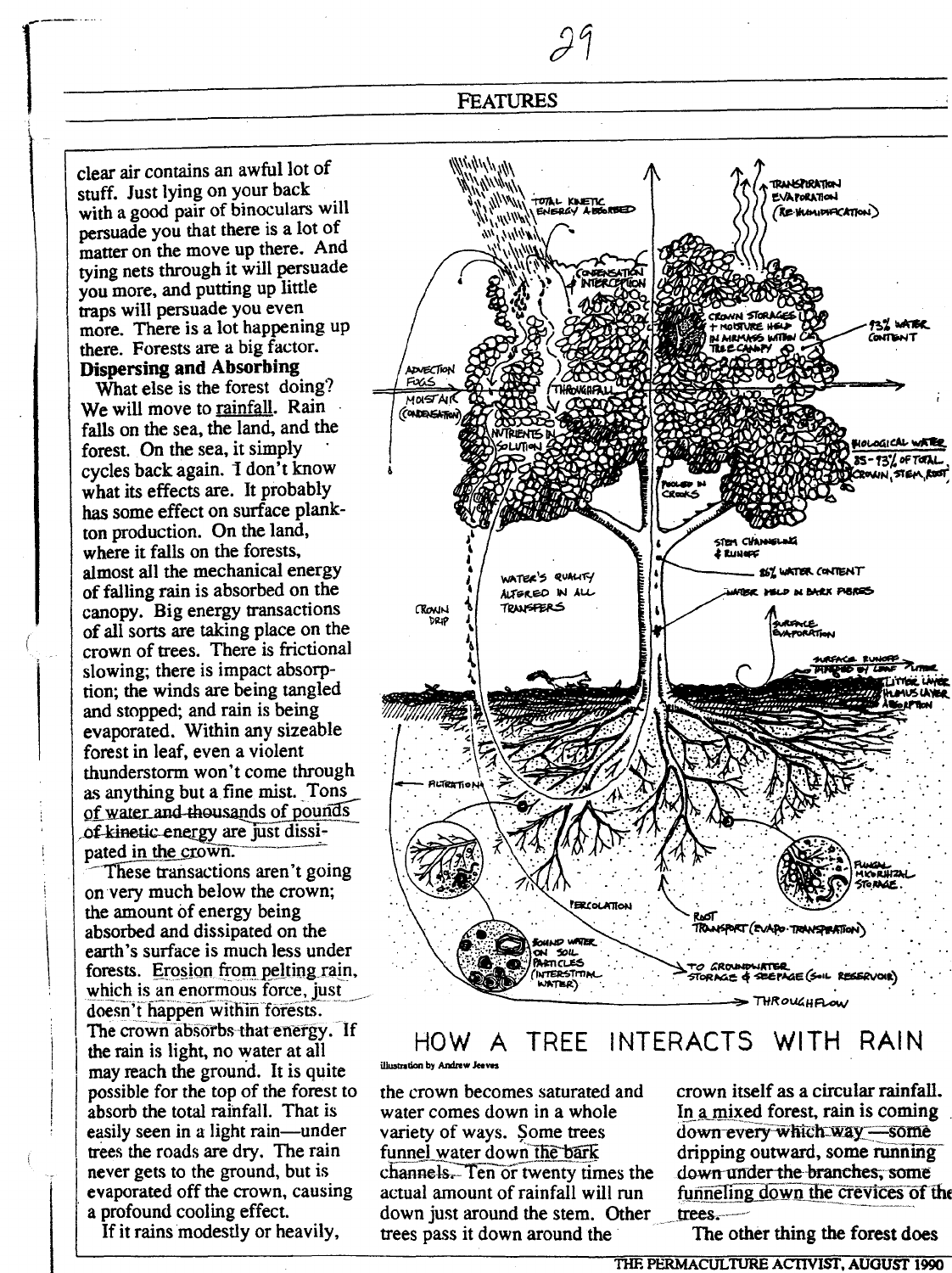$\mathcal{L}$ D

to precipitation is that it catches snow and brings it to rest within the forest. I have been in forests when it was snowing, and every tree was intercepting snow in a totally different fashion. There is an interaction between the crystalline structure of snow and the shapes it is encountering.

The difference in melt period between snow outside and inside the forest is quite phenomenal. A forest probably delays melt at least a month. The forest is taking all the winter's precipitation that has accumulated as snow and ice, holding it, and releasing it at a much slower rate over a longer period than would be the case without that forest. It is the same as with rain. But the rain does come on down and enters the soil within hours. If we have just pastures and open ground, that winter snow will melt extremely quickly, and cause sudden flooding.

#### **Water Storage**

Let us look at the water stored within the forest. 86% of the mass of that forest is water. 96% of its leaves and twigs are water. Really the forest can be seen as a whole lot of vertical water tanks. That is an enormous weight on the earth. I believe that we can load and unload the crust of the earth in such a way that it will cause earth movements. We know that quite modest dams will cause local earthquakes. But we have failed to see the forest as the enormous mass that, in fact, it is. I think we unloaded a huge weight off continents when we removed our forests. I think we are dealing with more weight here than anybody has ever acknowledged or tried to measure.

Branches will break off trees, either in fierce gales, or at other times on very dead, still, humid nights. When the trees can't transpire, the enormous weight of the leaf water just smashes the branches down. That is the time not to be in the forest—on still. misty nights. With no warning. just bang! crash! big branches fall on those nights. The trees can't support their own water weight, any more than they can support the weight of fruit. Fruit is 96% water.

A forest is also sponging this water up. But not, I feel, only through its roots. A lot of it is entering the tree through the leaves. Leaves absorb directly a tremendous amount of moisture and also substances in solution. It isn't just the roots that are at work taking in nutrient; it is also the leaves. And the leaves, in addition, are manufacturing and passing along nutrients to the tree. So the forest builds a lot of water into its mass.

The rest of the water, not evaporated or absorbed by the leaves. gets down to the ground. Here the litter and humus of the forest floor awaits it; no water is transmitted downward until that is fully charged. There may be six inches to a foot of water held in the forest litter, and nothing moves until it is fully charged. Then the water goes down into the mineral soils below the humus soils. Even down there, every foot of soil will hold an inch of rain. So if you have 30 inches of dirt, then a 30inch rainfall won't move at all out of that forest situation. Between interception, absorption, the humus absorption, and three feet of dirt, no water moves. Nothing is flowing. Thirty inches is minimal. Sometimes up to sixty inches of rain will be held because we have good deep dirt.

#### **Subsoil Effects**

The reason why it percolates so easily is that a lot of it is following old root traces. Forest soils are totally bored out by old roots which have rotted away. These

form all sorts of conduits to deeper levels of soils.

Let us look at the soil below th forest. First, the particles absorb all they can. Then water is bonded tightly by surface tension onto each little particle. (Clay, because of its minute particle siz binds water very tightly.) When that has happened, the spaces between the particles, in which this effect doesn't occur, also fil with water, and that water will start to percolate down. The wa that was interstitial, not bound, goes on further down and enters shattered rock and what we call deep leads, maybe old buried riv beds, and finds its way out into the streams.

As water flows down into this subsoil reservoir, two fates awa it. In the first case, the subsoil water can transpire. The trees bring it out of the soil reservoir and into the atmosphere, rechar ing the air with humidity. That a very fast effect. Even a mode line of trees up on a desert ridge causes some rain downwind. T is because ground water is bein brought up on hot days. Heavy evaporative transpiration is increasing the humidity of the region. When night falls, this: re-precipitate downwind. A hu amount of action is going on there. Water is being flung in directions. Secondly, the dow flowing water is stopped and stored.

#### **Runoff**

When the soil reservoir is fu and where there is any slope, there is always slope, some w may start to run off. But on th floor of the forest there is no s thing as a straight run-off syst There are twigs and leaves an debris in immense amounts. you follow a trickle, it perform some weird convolutions gett through the forest. It meets u continued

6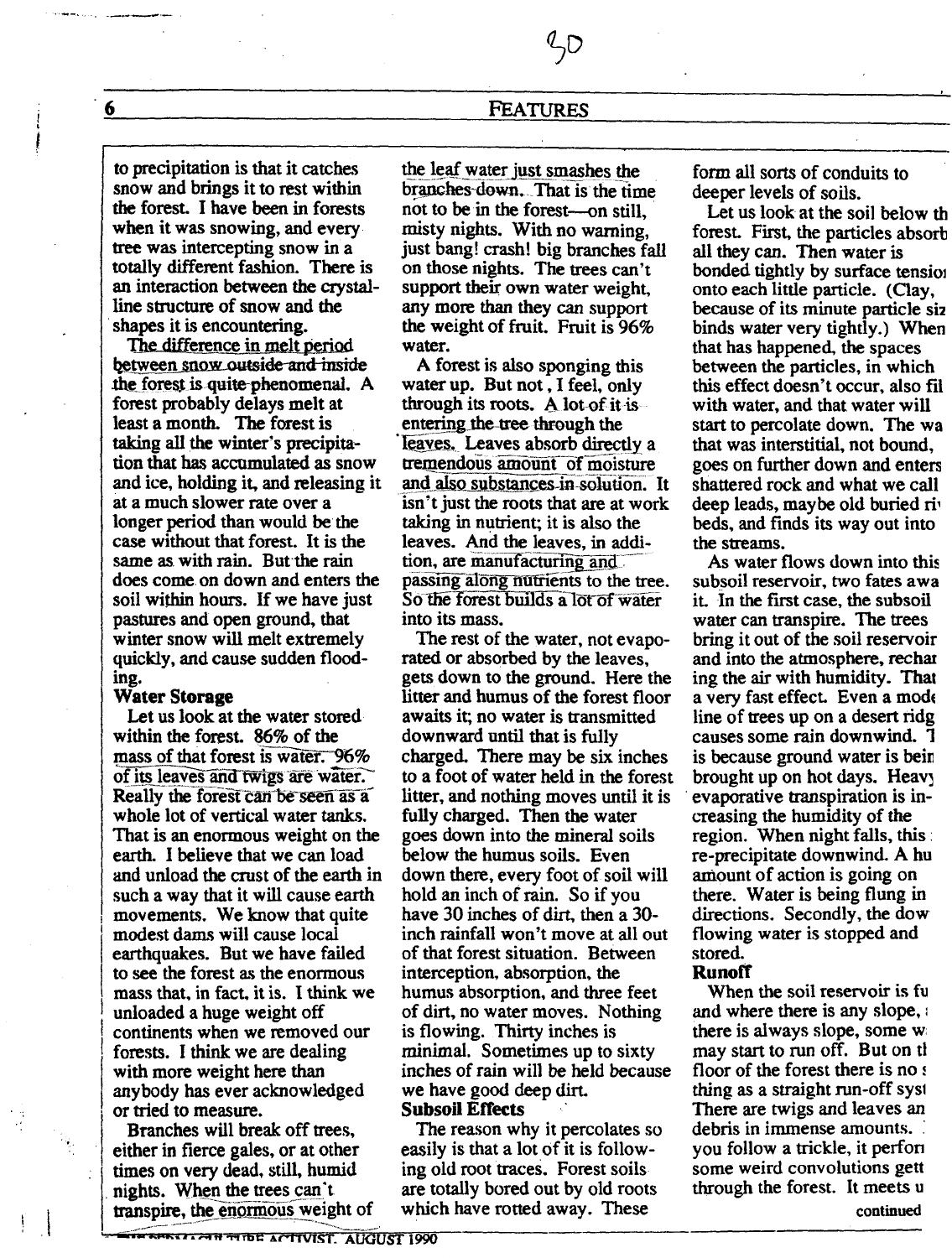### $\frac{51}{22}$  FEATURES <u>22 FEATURES</u>

---- -., \_. \_.-- ..--- \_.\_\_ .\_. .\_.\_-0 \_\_ ..\_\_--.- ..-- ...\_. . . ~ .\_\_.\_. . \_

# **Forests and the Atmosphere** may be getting more tonnage<br>cont'd from page 6. The manning of functioner forest land

with fallen logs, trunks, and leaves dissolved salts than we get as that are banking up and turning it actual silts. We have measured that are banking up and turning it again. These impedances keep on that in Tasmania. Just tons of halting the water, and its time on essential material, particularly halting the water, and its time on essential material, particularly landscape is great calcium, is being washed out of

Run-off is very slow in forests<br>as compared with out in the open, where it just goes whist! In the minerals. They collected them, forest it is impeded and impeded held them, and turned them round and impeded. In the open, the<br>water runs off, and the rivers rise. into catchment, cut the forest, and they run-off into the streams and<br>for a very short term your reser-<br>flow to the sea. A lot of work is for a very short term your reser-<br>voir fills quicker with every rain. undone there, because some of voir fills quicker with every rain. undone there, because some of<br>So the engineers reason. "Let's that calcium was slow to accumu-So the engineers reason, "Let's that calcium was cut the forest to increase the late in the forest. cut the forest to increase the runoff." What they actually do is Light<br>diminish the rainfall, drop the Fina diminish the rainfall, drop the Finally, let us ask, what does the total water falling on the whole forest do to sunlight? The forest area to roughly 70% of what it

the soil surface below the forest, because it is the roots deep down individual things to light. One that draw the water in and take it obvious interaction resulting in back up. The travel direction of energy swap-offs occurs with water entering the forest is always sumacs. Look at the sumac. A water entering the forest is always<br>downwards, and only upward as pure water transpired from the The sumac turns from an absorber and absorber the The sumac turns from an absorber and the sum of the sum of the sum of the sum of the sum of the sum of the sum of the sum of the sum of the s leaves. In a forest, water never into a reflector. Suddenly it avels upward again to the sur-<br>whole light-energy balance travels upward again to the sur-<br>face of the soil for evaporation. changes. It uses one energy to face of the soil for evaporation. changes. It uses one energy We therefore get no salting, no change its effect on another We therefore get no salting, no change its effect on another<br>upward migration of salts to the energy, It is in constant energy upward migration of salts to the soil of the forest. balancing.

taken up into the trees as essential govern their energy intakes. One nutrients: they are fixed in the would be used by the aspen. The nutrients; they are fixed in the would be used by the aspen. T<br>forest. After you cut the forest aspen is basically doing someforest. After you cut the forest clear, they will contain enormous doing something with the sun. quantities of dissolved salts. We Ivy, on the other hand, are cer-

running off cut-over forest land as<br>dissolved salts than we get as calcium, is being washed out of<br>the forest when the trees are cut. The forests were holding all these held them, and turned them round<br>and round and round in usage. water runs off, and the rivers rise. When you cut the forest, and there If you want to increase run-off is nothing to hold these minerals. is nothing to hold these minerals;<br>they run-off into the streams and

forest do to sunlight? The forest enters into energy transactions was before. with light. We can't treat any<br>Evaporation does not occur from tree, or any forest as a mass. It is Evaporation does not occur from tree, or any forest as a mass. It is in estil surface below the forest. a collection of individuals that do obvious interaction resulting in<br>energy swap-offs occurs with light wind blows on a sunny day.<br>The sumac turns from an absorber

Mineral Cycles<br>
These mineral salts are instead<br>
I believe that trees have two or<br>
These mineral salts are instead<br>
three methods by which they These mineral salts are instead three methods by which they<br>ken up into the trees as essential govern their energy intakes. One down, what happens is that, even thing with wind energy, and when if the streams continue to run it's not doing it with the wind, it is

tainly doing something with the orientation of leaf surface to sunlight all the time. They are governing to a constant. Other trees have shiny underleaves and mat-covered top leaves, and they do a wind-light trade-off.

There are forests in Tasmania in the depths of which we cannot measure light. You can go down two hundred feet into some of these valleys and there is no measurable light because the forest is intercepting all of it. You don't have those forests here (in New England), but we have them. You can descend into the blackest midnight in those forests. You have to take torches down there in brilliant daylight. Because the forest completely intercepts ultraviolet light and passes through more of the red light, you have a different quality of light within the forest. Dark trees become radiators. The birches are reflectors. In the reflector species, the tree itself doesn't get much heat. But in some species the tree becomes the heat store, and what a heat storage system! It is 86% water heat storage. And even on real bitter nights in Tasmania, where we have thick forest above. we get a warm down-draft through thousands of enormous water storages which have been absorbing heat all day.

for the fact that a lot of the dust The quality of air moving through forests changes. The amount of negative ions increases sharply in the air stream, and most of the gases which are obnoxious to us are absorbed very efficiently. Negative ions are also excellent precipitators, which might account

<sup>22</sup> THE PERMACULTURE ACTIVIST. AUGUST 1990